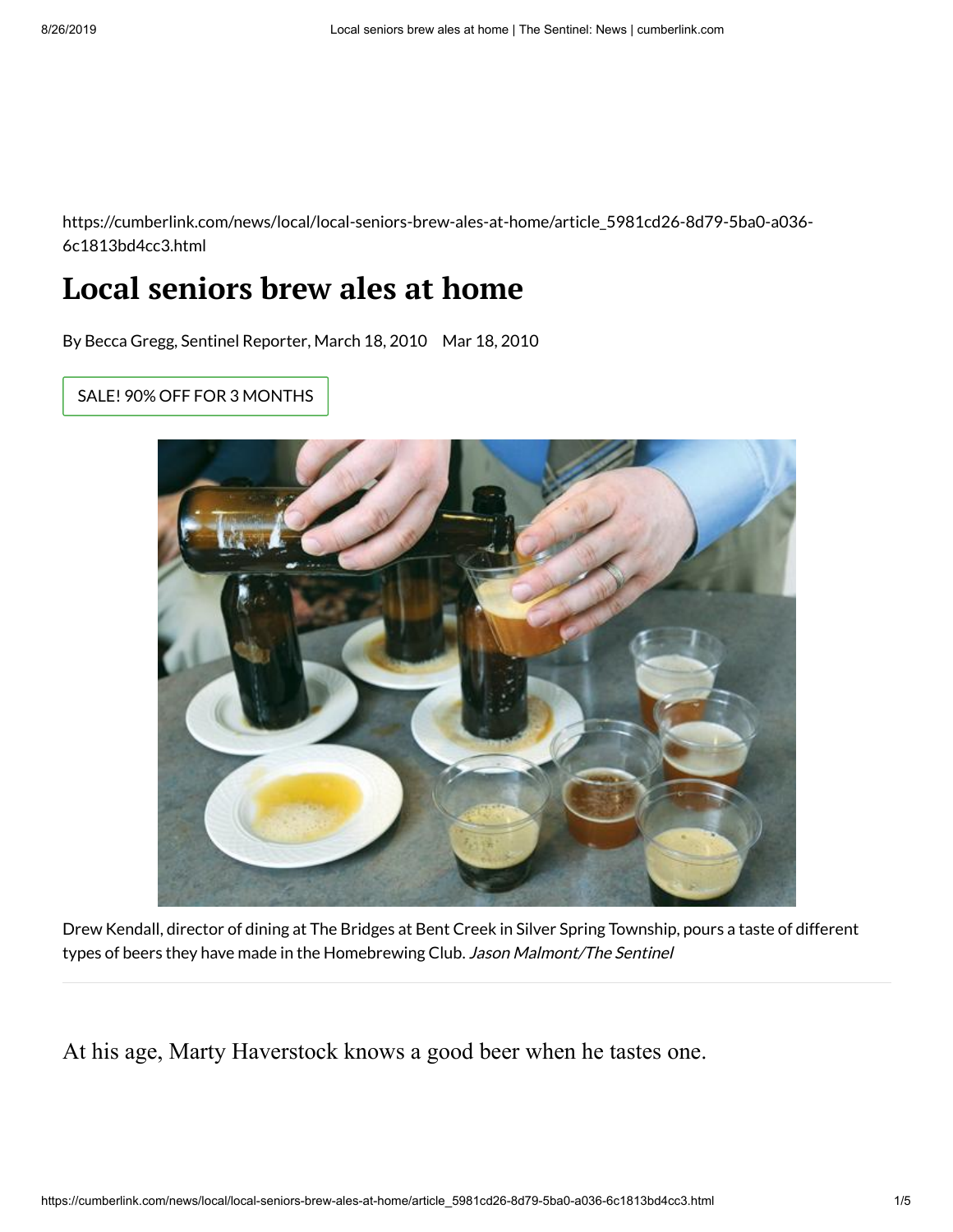Growing up during the Prohibition period of the late 1920s, the now 93-year-old Haverstock said he earned extra money by delivering moonshine to a secret location behind the Dauphin County Courthouse.

"Them moonshiners, they thought police would never suspect (a kid)," Haverstock says. "I got myself almost the whole way through high school peddling that moonshine."

Adds friend Edgar Patterson, also 93, "At the time, it was a rather common thing. You always wondered why kids in your gang had a couple extra bucks in their pocket. They'd borrow dad's car and go up to Perry County and haul some down to Harrisburg."

However, Haverstock said his illegal after-school doings came to an abrupt end one night in the early 1930s, in the basement of his parents' Lemoyne home.

"I got the bright idea, why should I be the middleman? I tried to make some, but I didn't know what I was doing," he recalls. "I made two batches and I don't know whether I got greedy or not, but I made another batch and blew up the basement. I bottled it, but should've let it sit longer. By three in the morning, it exploded. It's a good thing I wasn't in the basement. There was glass sticking to everything," Haverstock laughs, before adding "That was the end of my moonshining."

## **At-home ale**

Today, both Haverstock and Patterson prefer to ferment their alcohol the legal way.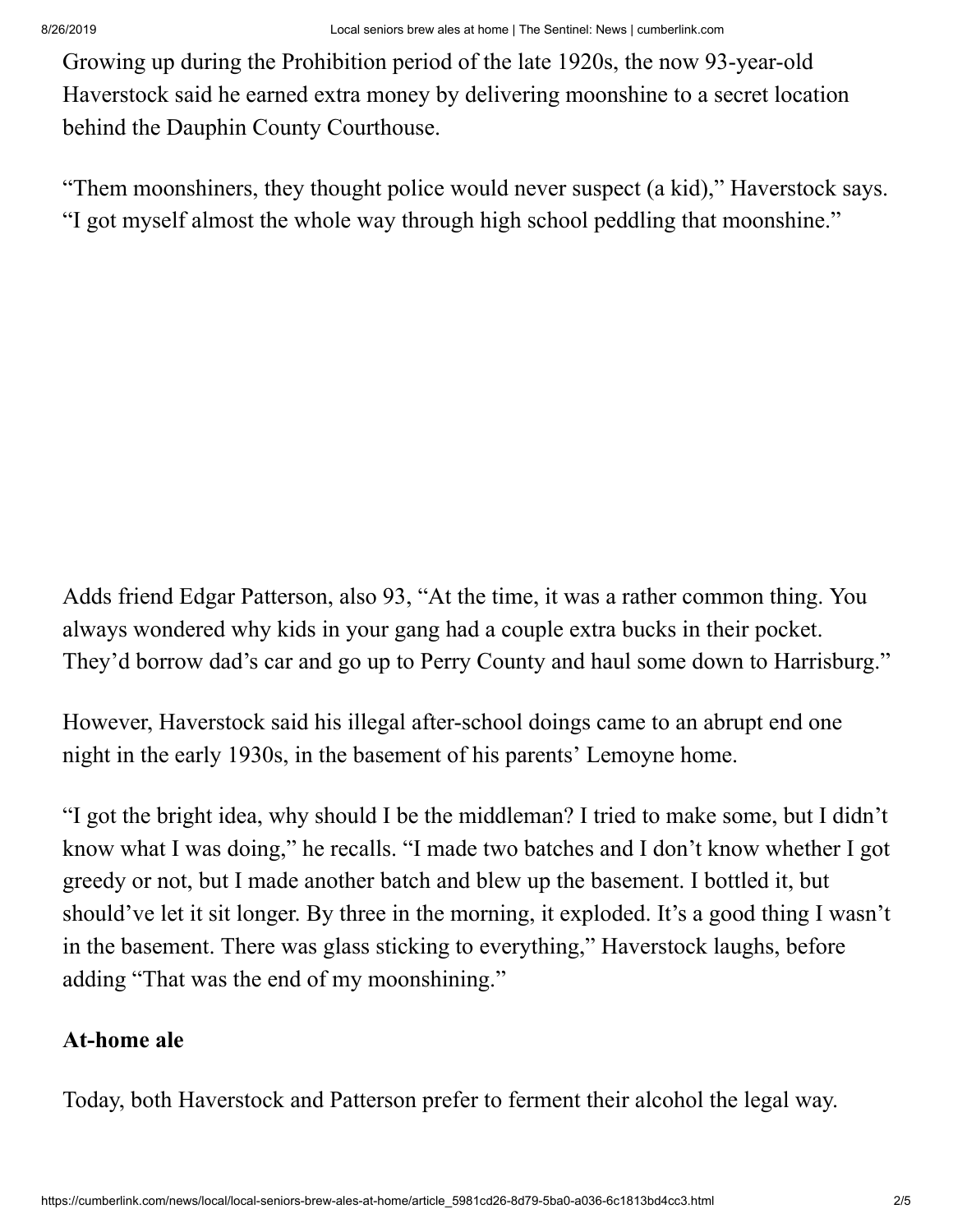Both are members of a new homebrew club offered to residents at The Bridges of Bent Creek, an assisted living community on Bent Creek Boulevard in Silver Spring Township.

Started by Dining Services Director Andrew Kendall in late 2009, the group meets once a month in a dining room at The Bridges, where members learn about different types of beer and the facets of brewing them, in addition to the step-by-step brewing process. For residents who prefer non-alcoholic beverages, the group brews soda and birch beer. Upon completion, the finished product is bottled and shared with residents and visitors.

"It started off with just a couple who were interested," Kendall says, adding that the group has since increased to about 12-15 members. "It seems to be a pretty big hit among the residents."

To date, the club has brewed a variety of different beers, including apricot amber, oatmeal stout, honey wheat and a version of Blue Moon.



The entire brew process takes 20-35 days, explains Kendall, adding that it all begins with a kit that can be ordered online.

Residents take part in every step, including bottling the finished product themselves.

"It's something that some are more interested in, but may be scared to bring it up because people might look down at (drinking) alcohol," Kendall says of the success of the homebrew club. "They're actually brewing it, rather than just sitting around drinking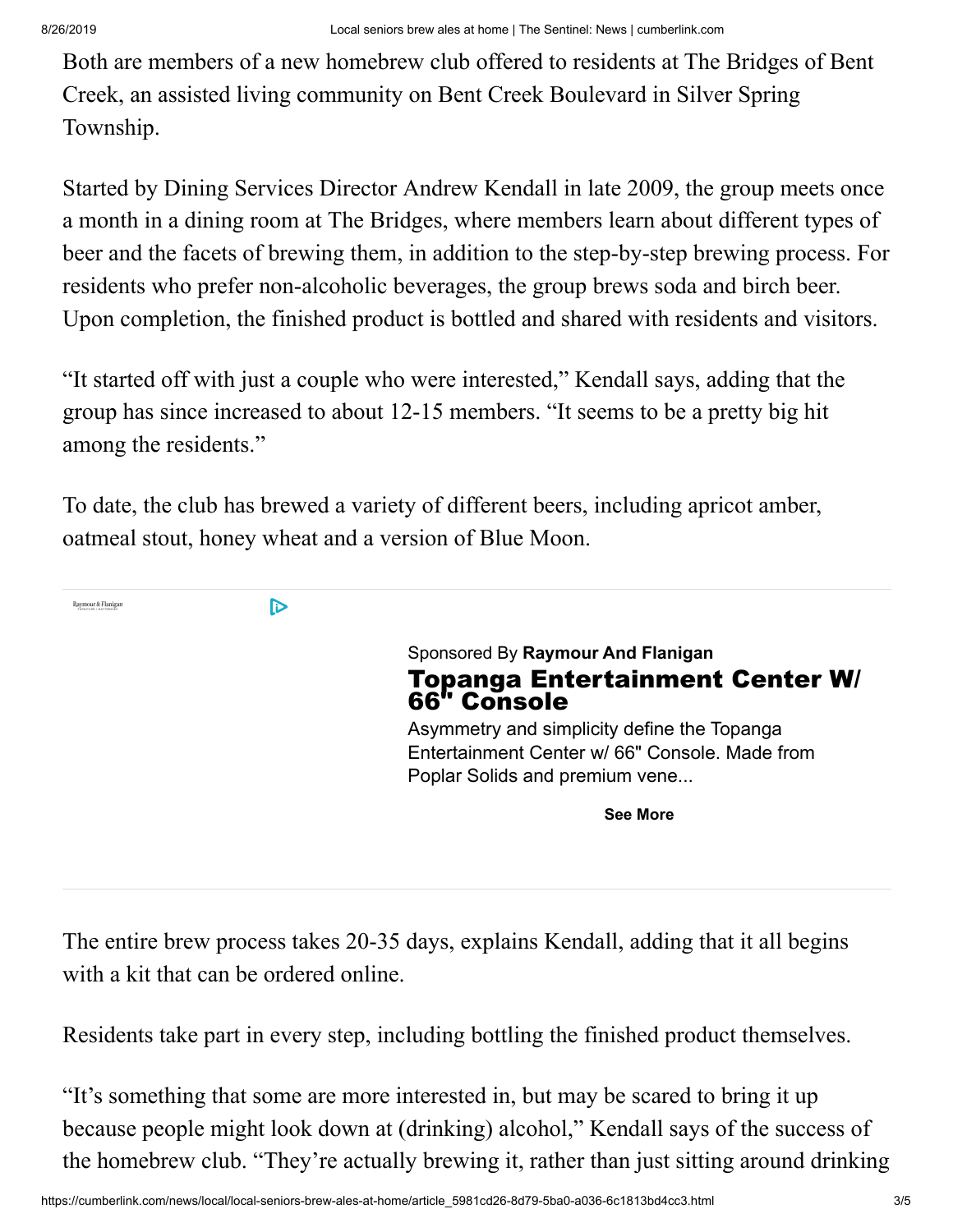it. It gives them something that they enjoy doing."

## **Beyond beer**

According to Grace Zarnas-Hoyer, a spokeswoman for Cura Hospitality, a group that runs dining services for assisted living facilities like Bent Creek, the homebrew club at The Bridges is part of a bigger movement that's beginning to be seen in senior living communities throughout the country.

"Culture change in assisted living and long-term care is basically going away from a medical environment and going with a more home-like atmosphere. They're creating these communities to be more home-like and replicate what (residents) did in their homes," she says, adding that the movement can be seen through on-site gardening clubs where residents can cultivate their own food, as well as kitchen table-style meals, sans trays.

## **'Something to do'**

For many residents, the homebrewing club at The Bridges is a welcome break from the standard knitting, cooking and crafts clubs offered by most senior communities.

"Our brew club also lends itself to an activity our male residents enjoy and used to do prior to moving to the Bridges," Kendall says.

Resident Stanley Bingham, 85, agrees.